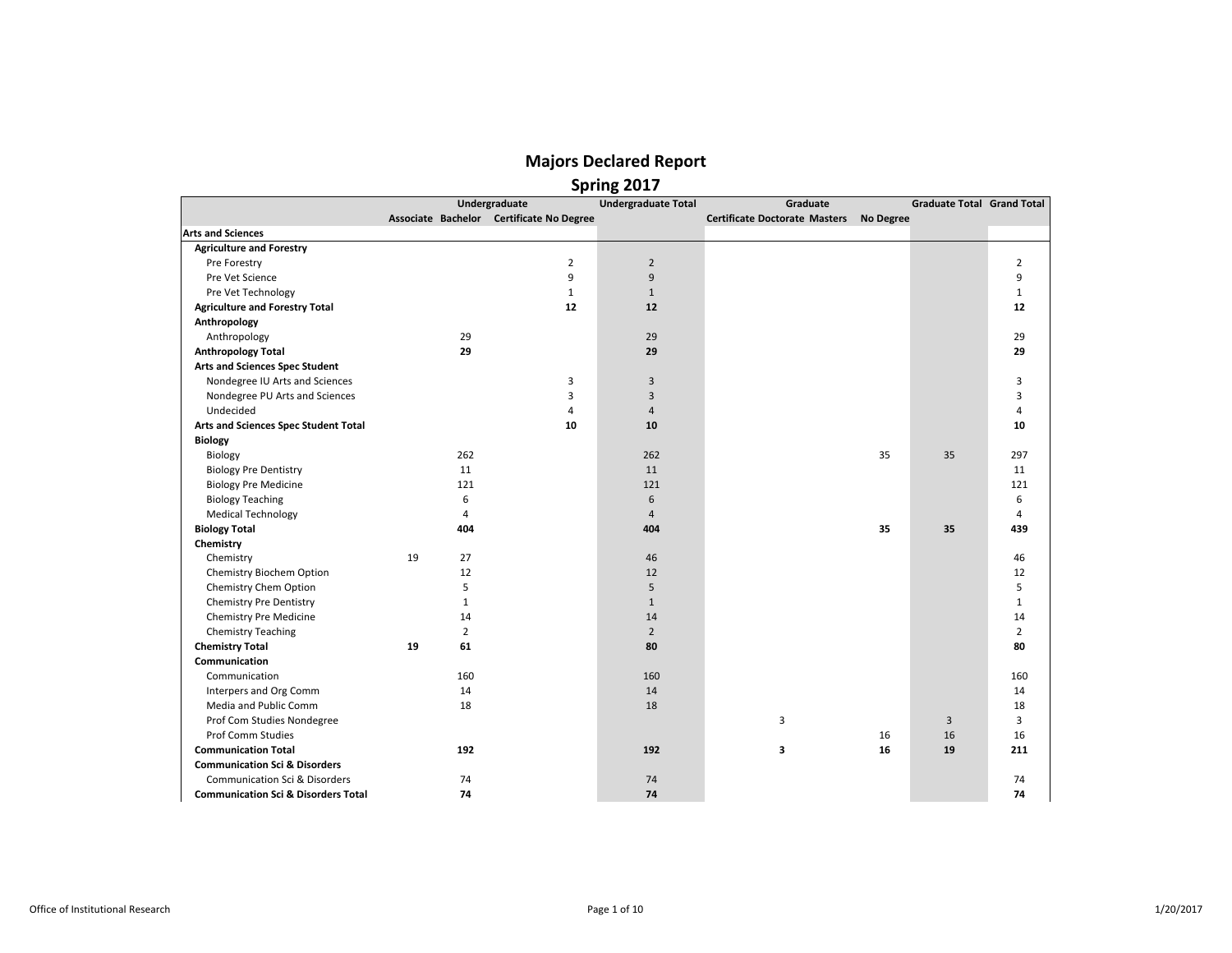|                                        |                |                |                                          | <b>Spring ZOT</b>          |                                      |                |                                   |                |
|----------------------------------------|----------------|----------------|------------------------------------------|----------------------------|--------------------------------------|----------------|-----------------------------------|----------------|
|                                        |                |                | Undergraduate                            | <b>Undergraduate Total</b> | Graduate                             |                | <b>Graduate Total Grand Total</b> |                |
|                                        |                |                | Associate Bachelor Certificate No Degree |                            | <b>Certificate Doctorate Masters</b> | No Degree      |                                   |                |
| <b>English and Linguistics</b>         |                |                |                                          |                            |                                      |                |                                   |                |
| English                                |                | 123            |                                          | 123                        |                                      | 12             | 12                                | 135            |
| English Nondegree                      |                |                |                                          |                            | 3                                    |                | $\overline{3}$                    | 3              |
| Tch Engl New Lang GR Cert              |                |                |                                          |                            | 5                                    |                | 5                                 | 5              |
| Tch Engl New Lang UG Cert              |                |                | 20                                       | 20                         |                                      |                |                                   | 20             |
| <b>English and Linguistics Total</b>   |                | 123            | 20                                       | 143                        | 5<br>3                               | 12             | 20                                | 163            |
| <b>General Studies</b>                 |                |                |                                          |                            |                                      |                |                                   |                |
| <b>Applied Science</b>                 |                | 6              |                                          | 6                          |                                      |                |                                   | 6              |
| <b>General Studies</b>                 | $\mathbf{1}$   | 426            |                                          | 427                        |                                      |                |                                   | 427            |
| <b>General Studies Advantage</b>       |                | $\mathbf{1}$   |                                          | $\mathbf{1}$               |                                      |                |                                   | $\mathbf{1}$   |
| <b>General Studies Distance</b>        |                | 44             |                                          | 44                         |                                      |                |                                   | 44             |
| <b>General Studies Total</b>           | $\mathbf{1}$   | 477            |                                          | 478                        |                                      |                |                                   | 478            |
| Geosciences                            |                |                |                                          |                            |                                      |                |                                   |                |
| <b>Environmental Geology</b>           |                | 3              |                                          | 3                          |                                      |                |                                   | 3              |
| Geology                                |                | 23             |                                          | 23                         |                                      |                |                                   | 23             |
| <b>Geosciences Total</b>               |                | 26             |                                          | 26                         |                                      |                |                                   | 26             |
| <b>Graduate School Transfers</b>       |                |                |                                          |                            |                                      |                |                                   |                |
| <b>Unassigned Grad</b>                 |                |                |                                          |                            | 3                                    |                | $\mathbf{3}$                      | 3              |
| <b>Graduate School Transfers Total</b> |                |                |                                          |                            | 3                                    |                | $\overline{\mathbf{3}}$           | 3              |
| History                                |                |                |                                          |                            |                                      |                |                                   |                |
| History                                | $\overline{2}$ | 75             |                                          | 77                         |                                      |                |                                   | 77             |
| <b>History Total</b>                   | $\mathbf{z}$   | 75             |                                          | 77                         |                                      |                |                                   | 77             |
| <b>Interdisciplinary Studies</b>       |                |                |                                          |                            |                                      |                |                                   |                |
| <b>Gerontology Certificate</b>         |                |                | 25                                       | 25                         |                                      |                |                                   | 25             |
| Intl Studies Certificate               |                |                | 24                                       | 24                         |                                      |                |                                   | 24             |
| Lesbian Gay Bisexual Xgender           |                |                | $\mathbf{1}$                             | $\mathbf{1}$               |                                      |                |                                   | $\mathbf{1}$   |
| Liberal Studies IU                     |                |                |                                          |                            |                                      | $\overline{2}$ | $\overline{2}$                    | $\overline{2}$ |
| Peace Conflct Stud Certificate         |                |                | $\overline{7}$                           | $\overline{7}$             |                                      |                |                                   | $\overline{7}$ |
| <b>Interdisciplinary Studies Total</b> |                |                | 57                                       | 57                         |                                      | $\mathbf{2}$   | $\overline{2}$                    | 59             |
| Intl Language and Cul Studies          |                |                |                                          |                            |                                      |                |                                   |                |
| French                                 |                | 8              |                                          | 8                          |                                      |                |                                   | 8              |
| French Teaching                        |                | $\mathbf{1}$   |                                          | $\mathbf{1}$               |                                      |                |                                   | $\mathbf{1}$   |
| German                                 |                | 8              |                                          | 8                          |                                      |                |                                   | 8              |
| Spanish                                |                | 20             |                                          | 20                         |                                      |                |                                   | 20             |
| Spanish Teaching                       |                | $\overline{7}$ |                                          | $\overline{7}$             |                                      |                |                                   | $\overline{7}$ |
| Intl Language and Cul Studies Total    |                | 44             |                                          | 44                         |                                      |                |                                   | 44             |
|                                        |                |                |                                          |                            |                                      |                |                                   |                |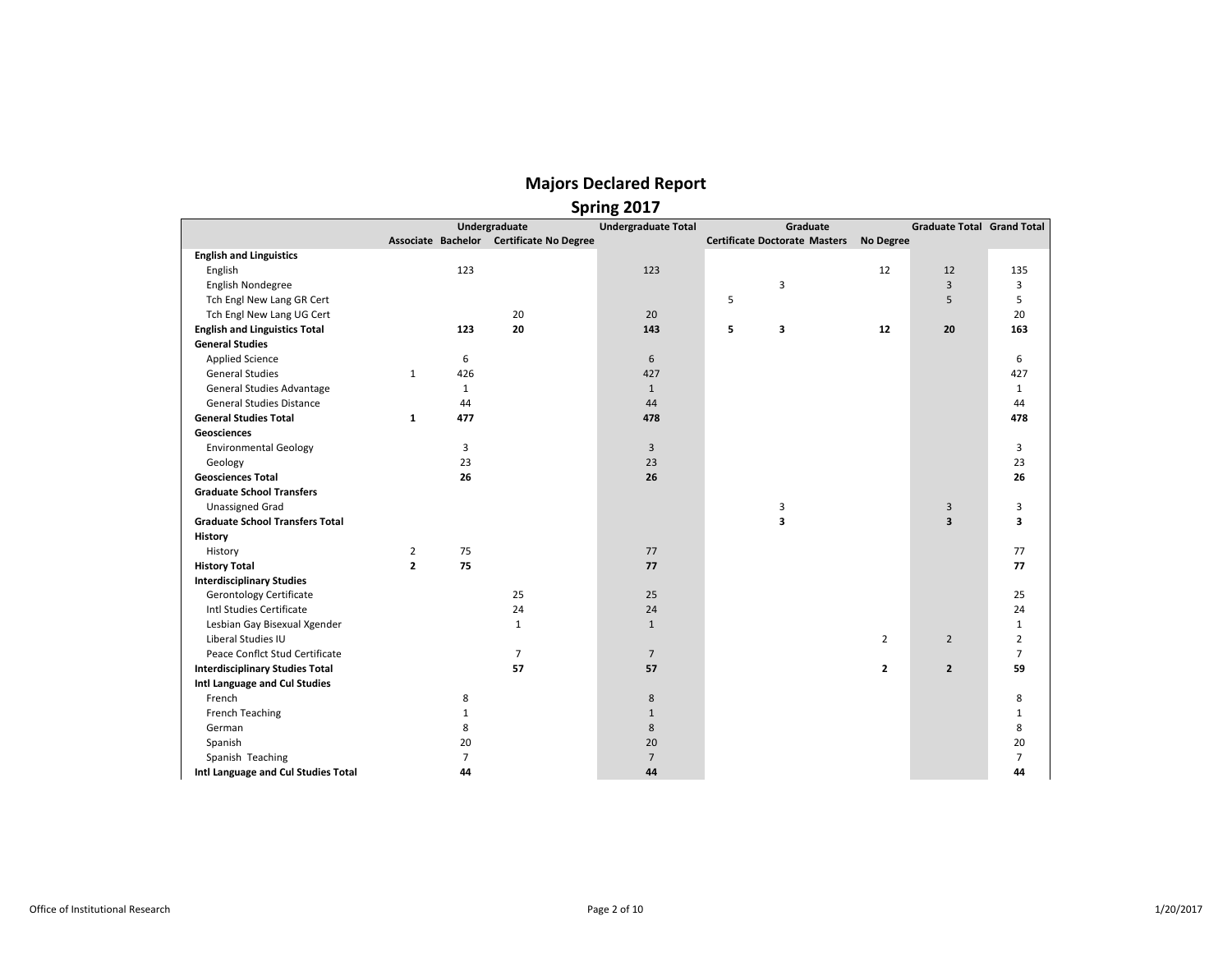|                                       |                                          | Undergraduate  |    | <b>Undergraduate Total</b> |   | Graduate                                |                | <b>Graduate Total Grand Total</b> |                |
|---------------------------------------|------------------------------------------|----------------|----|----------------------------|---|-----------------------------------------|----------------|-----------------------------------|----------------|
|                                       | Associate Bachelor Certificate No Degree |                |    |                            |   | Certificate Doctorate Masters No Degree |                |                                   |                |
| <b>Mathematical Sciences</b>          |                                          |                |    |                            |   |                                         |                |                                   |                |
| Applied Math Ops Research             |                                          |                |    |                            |   |                                         | 3              | $\overline{3}$                    | 3              |
| Math Actuarial Science                | 31                                       |                |    | 31                         |   |                                         |                |                                   | 31             |
| Math Computing                        | $\overline{4}$                           |                |    | $\overline{4}$             |   |                                         |                |                                   | 4              |
| Math App Stat Grad Certificate        |                                          |                |    |                            | 4 |                                         |                | $\overline{4}$                    | 4              |
| <b>Math Business</b>                  | $\mathbf{1}$                             |                |    | $\mathbf{1}$               |   |                                         |                |                                   | $\mathbf{1}$   |
| <b>Math Statistics</b>                | 5                                        |                |    | 5                          |   |                                         |                |                                   | 5              |
| Mathematics                           | 22                                       |                |    | 22                         |   |                                         | 8              | 8                                 | 30             |
| <b>Mathematics Nondegree</b>          |                                          |                |    |                            |   | 4                                       |                | $\overline{4}$                    | 4              |
| <b>Mathematics Teaching</b>           | 22                                       |                |    | 22                         |   |                                         | $\overline{2}$ | $\overline{2}$                    | 24             |
| <b>Mathematical Sciences Total</b>    | 85                                       |                |    | 85                         | 4 | 4                                       | 13             | 21                                | 106            |
| <b>Modern Foreign Languages</b>       |                                          |                |    |                            |   |                                         |                |                                   |                |
| French                                | 4                                        |                |    | $\overline{4}$             |   |                                         |                |                                   | 4              |
| German                                | $\overline{2}$                           |                |    | $\overline{2}$             |   |                                         |                |                                   | $\overline{2}$ |
| Spanish                               | 3                                        |                |    | 3                          |   |                                         |                |                                   | 3              |
| <b>Modern Foreign Languages Total</b> | 9                                        |                |    | 9                          |   |                                         |                |                                   | 9              |
| Philosophy                            |                                          |                |    |                            |   |                                         |                |                                   |                |
| <b>Medical Ethics</b>                 |                                          | $\mathbf{1}$   |    | $\mathbf{1}$               |   |                                         |                |                                   | $\mathbf{1}$   |
| Philosophy                            | 24                                       |                |    | 24                         |   |                                         |                |                                   | 24             |
| <b>Philosophy Total</b>               | 24                                       | $\mathbf{1}$   |    | 25                         |   |                                         |                |                                   | 25             |
| <b>Physics</b>                        |                                          |                |    |                            |   |                                         |                |                                   |                |
| Physics                               | 52                                       |                |    | 52                         |   |                                         |                |                                   | 52             |
| <b>Physics Teaching</b>               | 6                                        |                |    | 6                          |   |                                         |                |                                   | 6              |
| <b>Physics Total</b>                  | 58                                       |                |    | 58                         |   |                                         |                |                                   | 58             |
| <b>Political Science</b>              |                                          |                |    |                            |   |                                         |                |                                   |                |
| Civic Ed & Pub Adv Certificate        |                                          | $\overline{2}$ |    | $\overline{2}$             |   |                                         |                |                                   | $\overline{2}$ |
| Economics                             | 11                                       |                |    | 11                         |   |                                         |                |                                   | 11             |
| <b>Political Science</b>              | 56<br>$\mathbf{1}$                       |                |    | 57                         |   |                                         |                |                                   | 57             |
| <b>Political Science Total</b>        | $\mathbf{1}$<br>67                       | $\mathbf{z}$   |    | 70                         |   |                                         |                |                                   | 70             |
| Psychology                            |                                          |                |    |                            |   |                                         |                |                                   |                |
| Psychology                            | 320                                      |                |    | 320                        |   |                                         |                |                                   | 320            |
| <b>Psychology Total</b>               | 320                                      |                |    | 320                        |   |                                         |                |                                   | 320            |
| <b>Science and Other PU Transfer</b>  |                                          |                |    |                            |   |                                         |                |                                   |                |
| Pre Pharmacy                          |                                          |                | 16 | 16                         |   |                                         |                |                                   | 16             |
| Science and Other PU Transfer Total   |                                          |                | 16 | 16                         |   |                                         |                |                                   | 16             |
| Sociology                             |                                          |                |    |                            |   |                                         |                |                                   |                |
| Sociology                             | 41                                       |                |    | 41                         |   |                                         |                |                                   | 41             |
| <b>Sociology Total</b>                | 41                                       |                |    | 41                         |   |                                         |                |                                   | 41             |
| <b>Women's Studies</b>                |                                          |                |    |                            |   |                                         |                |                                   |                |
| Women's Studies                       | 23                                       | $\mathbf{1}$   |    | 24                         |   |                                         |                |                                   | 24             |
| Women's Studies Certificate IU        |                                          | $\overline{2}$ |    | $\overline{2}$             |   |                                         |                |                                   | $\overline{2}$ |
| <b>Women's Studies Total</b>          | 23                                       | 3              |    | 26                         |   |                                         |                |                                   | 26             |
| <b>Arts and Sciences Total</b>        | 23<br>2132                               | 83             | 38 | 2276                       | 9 | 13                                      | 78             | 100                               | 2376           |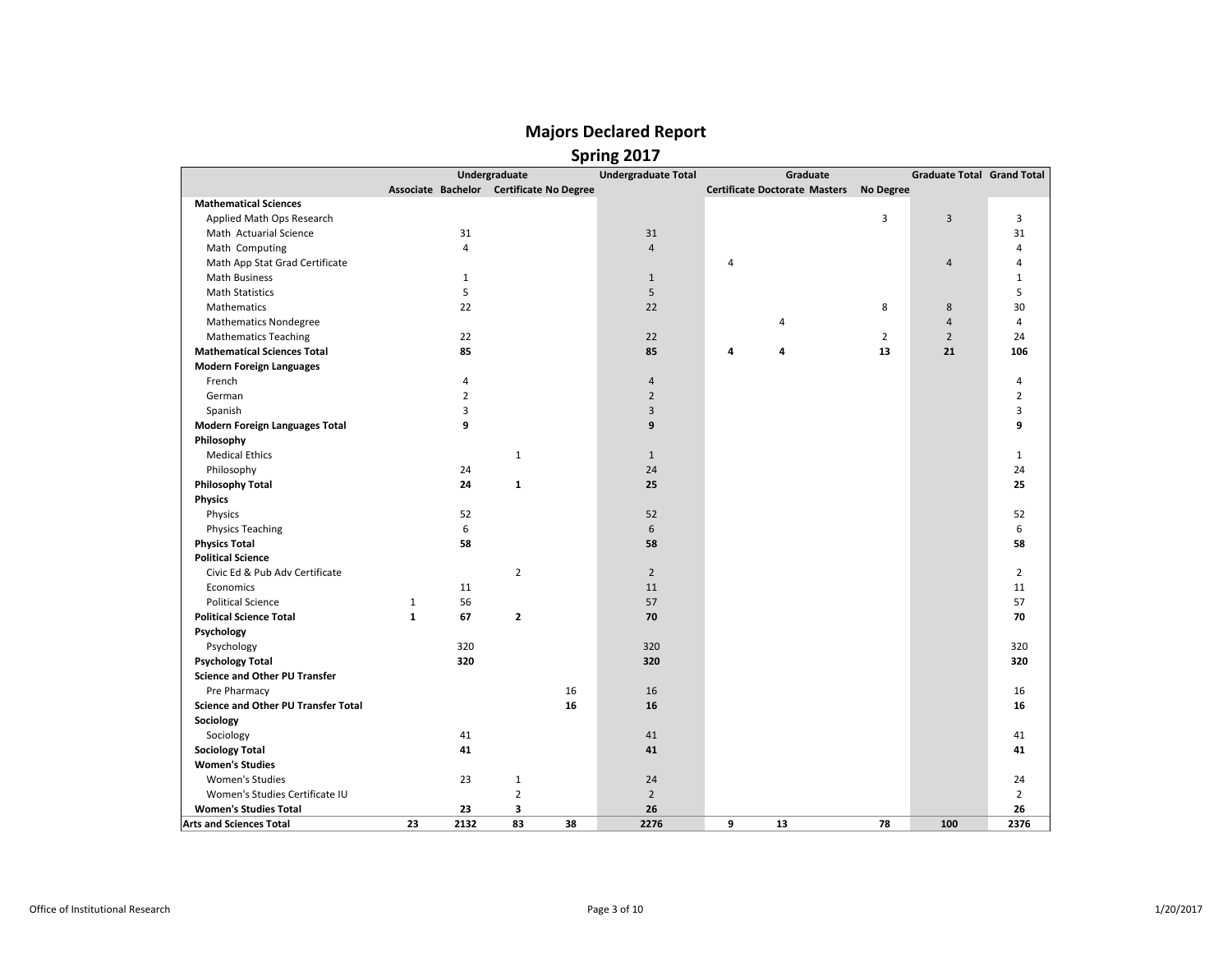|                                       |                                          | Undergraduate |     | <b>Undergraduate Total</b> | Graduate                             |           | <b>Graduate Total Grand Total</b> |      |
|---------------------------------------|------------------------------------------|---------------|-----|----------------------------|--------------------------------------|-----------|-----------------------------------|------|
|                                       | Associate Bachelor Certificate No Degree |               |     |                            | <b>Certificate Doctorate Masters</b> | No Degree |                                   |      |
| <b>Business</b>                       |                                          |               |     |                            |                                      |           |                                   |      |
| <b>Accounting and Finance</b>         |                                          |               |     |                            |                                      |           |                                   |      |
| Accounting                            | 97                                       |               | 101 | 198                        |                                      |           |                                   | 198  |
| <b>Accounting Certificate</b>         |                                          | 22            |     | 22                         |                                      |           |                                   | 22   |
| <b>Bank Management Certificate</b>    |                                          | 28            |     | 28                         |                                      |           |                                   | 28   |
| Finance                               | 67                                       |               | 73  | 140                        |                                      |           |                                   | 140  |
| <b>Accounting and Finance Total</b>   | 164                                      | 50            | 174 | 388                        |                                      |           |                                   | 388  |
| <b>Business Administration</b>        |                                          |               |     |                            |                                      |           |                                   |      |
| <b>Business General Bach</b>          |                                          |               | 180 | 180                        |                                      |           |                                   | 180  |
| <b>Business Special</b>               |                                          |               | 1   | $\mathbf{1}$               |                                      |           |                                   | 1    |
| <b>General Admin-Accelerated MBA</b>  |                                          |               |     |                            |                                      | 30        | 30                                | 30   |
| <b>General Administration</b>         |                                          |               |     |                            |                                      | 54        | 54                                | 54   |
| <b>Business Administration Total</b>  |                                          |               | 181 | 181                        |                                      | 84        | 84                                | 265  |
| <b>Economics</b>                      |                                          |               |     |                            |                                      |           |                                   |      |
| <b>Bus Econ Public Policy</b>         | 24                                       |               | 26  | 50                         |                                      |           |                                   | 50   |
| <b>Economics Total</b>                | 24                                       |               | 26  | 50                         |                                      |           |                                   | 50   |
| <b>Management and Marketing</b>       |                                          |               |     |                            |                                      |           |                                   |      |
| Management                            | 129                                      |               | 125 | 254                        |                                      |           |                                   | 254  |
| Marketing                             | 82                                       |               | 93  | 175                        |                                      |           |                                   | 175  |
| <b>Professional Sales Certificate</b> |                                          | 1             |     | $\mathbf{1}$               |                                      |           |                                   | 1    |
| <b>Small Business Mgmt Certif</b>     |                                          | 16            |     | 16                         |                                      |           |                                   | 16   |
| <b>Management and Marketing Total</b> | 211                                      | 17            | 218 | 446                        |                                      |           |                                   | 446  |
| <b>Business Total</b>                 | 399                                      | 67            | 599 | 1065                       |                                      | 84        | 84                                | 1149 |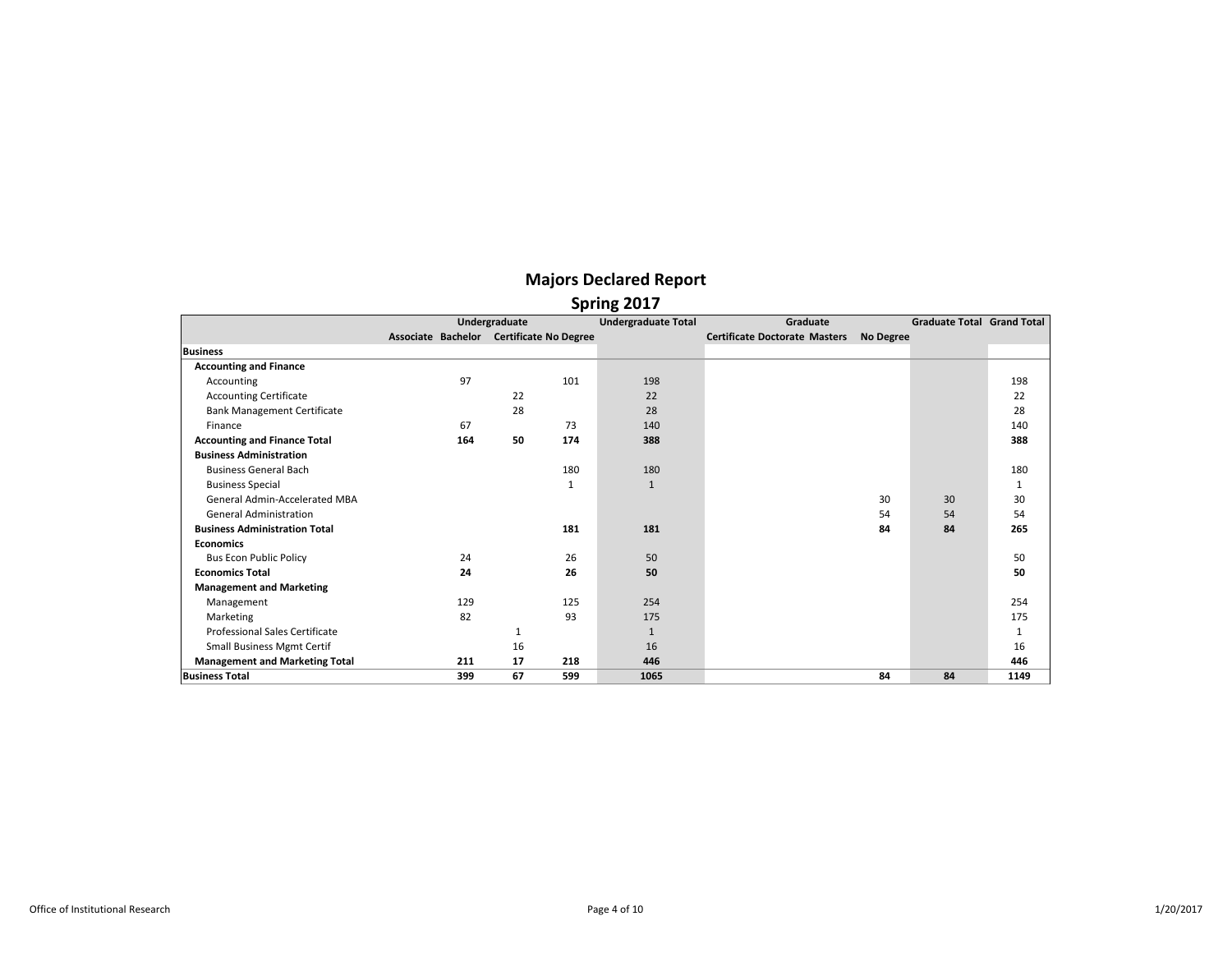|                                          |              | Undergraduate                            | <b>Undergraduate Total</b> |                | Graduate                             |           | <b>Graduate Total Grand Total</b> |              |
|------------------------------------------|--------------|------------------------------------------|----------------------------|----------------|--------------------------------------|-----------|-----------------------------------|--------------|
|                                          |              | Associate Bachelor Certificate No Degree |                            |                | <b>Certificate Doctorate Masters</b> | No Degree |                                   |              |
| <b>Education and Public Policy</b>       |              |                                          |                            |                |                                      |           |                                   |              |
| <b>Education General</b>                 |              |                                          |                            |                |                                      |           |                                   |              |
| Early Childhood Education                |              | $\mathbf{1}$                             | $1\,$                      |                |                                      |           |                                   | $\mathbf{1}$ |
| <b>Elementary Education</b>              |              | $\overline{3}$                           | $\overline{3}$             |                |                                      |           |                                   | 3            |
| <b>Secondary Education</b>               |              | 9                                        | 9                          |                |                                      |           |                                   | 9            |
| Undecided                                |              | $\mathbf{1}$                             | $\mathbf{1}$               |                |                                      |           |                                   | $\mathbf{1}$ |
| <b>Education General Total</b>           |              | 14                                       | 14                         |                |                                      |           |                                   | 14           |
| <b>Educational Studies</b>               |              |                                          |                            |                |                                      |           |                                   |              |
| Early Childhood Education                | 23           |                                          | 23                         |                |                                      |           |                                   | 23           |
| Earth Space Science Education            | 6            |                                          | 6                          |                |                                      |           |                                   | 6            |
| Elem Ed Education Policy                 | 5            |                                          | 5                          |                |                                      |           |                                   | 5            |
| <b>Elementary Education</b>              | 434          |                                          | 434                        |                |                                      |           |                                   | 434          |
| <b>English Education</b>                 | 58           |                                          | 58                         |                |                                      |           |                                   | 58           |
| Middle School Education                  | 28           |                                          | 28                         |                |                                      |           |                                   | 28           |
| Sec Ed Education Policy                  | $\mathbf{1}$ |                                          | $\mathbf{1}$               |                |                                      |           |                                   | $\mathbf{1}$ |
| <b>Secondary Education</b>               | 5            |                                          | 5                          |                |                                      |           |                                   | 5            |
| Social Studies Education                 | 63           |                                          | 63                         |                |                                      |           |                                   | 63           |
| Spanish Education                        | 4            |                                          | $\overline{4}$             |                |                                      |           |                                   | 4            |
| <b>Educational Studies Total</b>         | 627          |                                          | 627                        |                |                                      |           |                                   | 627          |
| <b>Professional Studies</b>              |              |                                          |                            |                |                                      |           |                                   |              |
| Counseling                               |              |                                          |                            |                |                                      | 65        | 65                                | 65           |
| <b>Counseling Nondegree</b>              |              |                                          |                            |                | $\overline{2}$                       |           | $\overline{2}$                    | 2            |
| <b>Educational Leadership</b>            |              |                                          |                            |                |                                      | 26        | 26                                | 26           |
| Pre-Educational Leadership               |              |                                          |                            |                | $\mathbf{1}$                         |           | $1\,$                             | $\mathbf{1}$ |
| <b>Special Education</b>                 |              |                                          |                            |                |                                      | 10        | 10                                | 10           |
| <b>Special Education Certificate</b>     |              |                                          |                            | 4              |                                      |           | $\overline{4}$                    | 4            |
| <b>Special Education Nondegree</b>       |              |                                          |                            |                | 5                                    |           | 5                                 | 5            |
| <b>Professional Studies Total</b>        |              |                                          |                            | 4              | 8                                    | 101       | 113                               | 113          |
| <b>Public Policy</b>                     |              |                                          |                            |                |                                      |           |                                   |              |
| Criminal Justice                         | 138          |                                          | 138                        |                |                                      |           |                                   | 138          |
| <b>Environmental Policy</b>              | 16           |                                          | 16                         |                |                                      |           |                                   | 16           |
| <b>Health Services Admin</b>             | 62           |                                          | 62                         |                |                                      |           |                                   | 62           |
| <b>Legal Studies</b>                     | 20           |                                          | 20                         |                |                                      |           |                                   | 20           |
| Pre Public Affairs Bachelor              |              | 6                                        | 6                          |                |                                      |           |                                   | 6            |
| <b>Public Management</b>                 | 8            |                                          | 8                          |                |                                      | 26        | 26                                | 34           |
| <b>Public Management Certificate</b>     |              |                                          |                            | 3              |                                      |           | 3                                 | 3            |
| <b>Public Policy Total</b>               | 244          | 6                                        | 250                        | 3              |                                      | 26        | 29                                | 279          |
| <b>Education and Public Policy Total</b> | 871          | 20                                       | 891                        | $\overline{ }$ | 8                                    | 127       | 142                               | 1033         |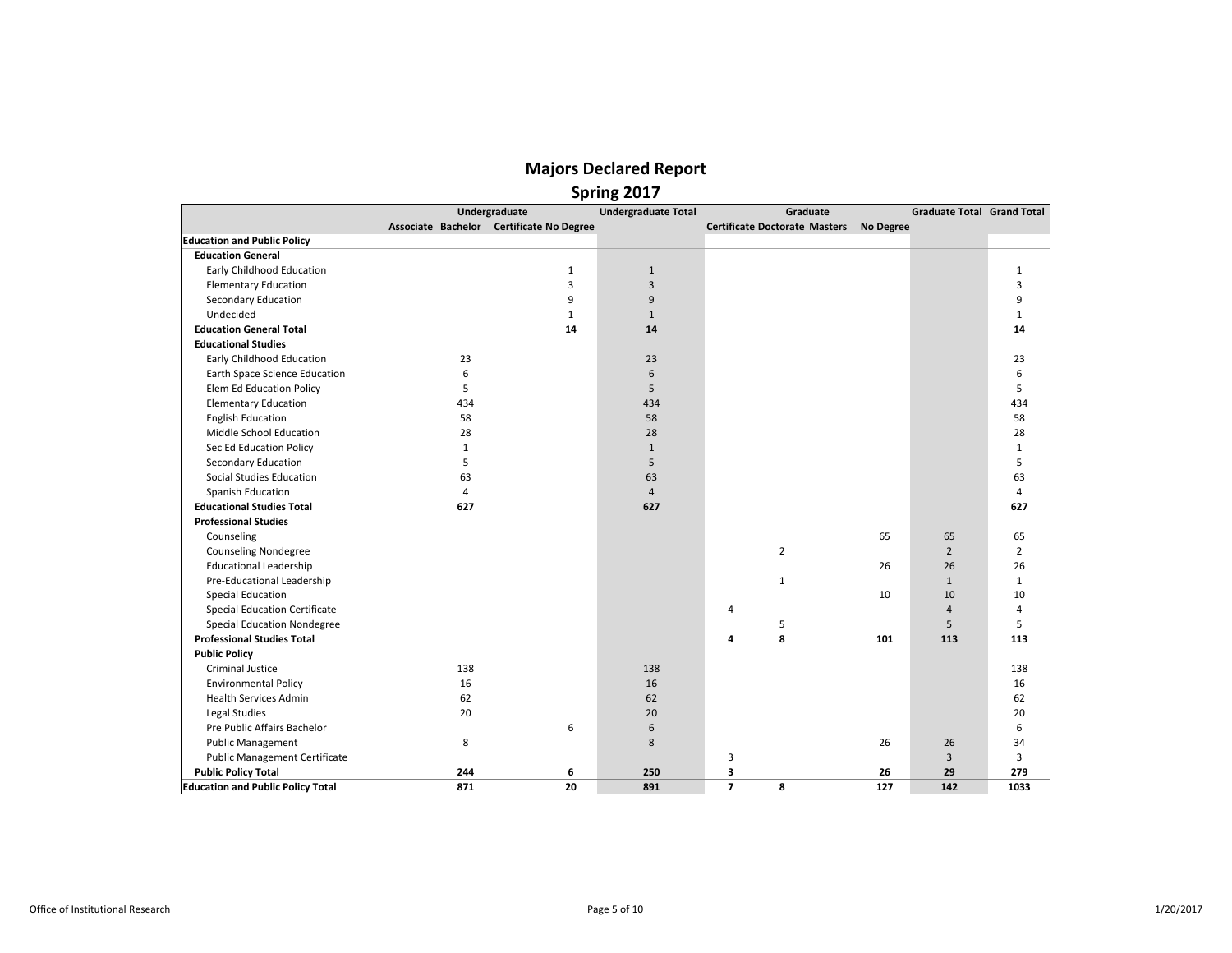### **Majors Declared Report Spring 2017**

|                                                                       |              |              | Undergraduate                            |                | <b>Undergraduate Total</b> | Graduate                             |           | <b>Graduate Total Grand Total</b> |                |
|-----------------------------------------------------------------------|--------------|--------------|------------------------------------------|----------------|----------------------------|--------------------------------------|-----------|-----------------------------------|----------------|
|                                                                       |              |              | Associate Bachelor Certificate No Degree |                |                            | <b>Certificate Doctorate Masters</b> | No Degree |                                   |                |
| <b>Engineering Tech and Comp Sci</b>                                  |              |              |                                          |                |                            |                                      |           |                                   |                |
| <b>Civil/Mechanical Engineering</b>                                   |              |              |                                          |                |                            |                                      |           |                                   |                |
| Civil Engineering                                                     |              | 47           |                                          | 24             | 71                         |                                      |           |                                   | 71             |
| Engineering                                                           |              |              |                                          |                |                            |                                      | 6         | 6                                 | 6              |
| Freshman Engineering                                                  |              |              |                                          | 6              | 6                          |                                      |           |                                   | 6              |
| <b>Mechanical Engineering</b>                                         |              | 107          |                                          | 46             | 153                        |                                      |           |                                   | 153            |
| Civil/Mechanical Engineering Total                                    |              | 154          |                                          | 76             | 230                        |                                      | 6         | 6                                 | 236            |
| Cmp/Ele Engr Tech&InfoSys/Tech                                        |              |              |                                          |                |                            |                                      |           |                                   |                |
| Comptr Cntrld Sys Certificate                                         |              |              | $\mathbf{1}$                             |                | $1\,$                      |                                      |           |                                   | $\mathbf{1}$   |
| <b>Electrical Engineering Tech</b>                                    |              | $\mathbf{1}$ |                                          |                | $1\,$                      |                                      |           |                                   | $\mathbf{1}$   |
| Cmp/Ele Engr Tech&InfoSys/Tech Total                                  |              | $\mathbf{1}$ | $\mathbf 1$                              |                | $\overline{2}$             |                                      |           |                                   | $\overline{2}$ |
| <b>Computer Science</b>                                               |              |              |                                          |                |                            |                                      |           |                                   |                |
| Applied Computer Sci Nondegree                                        |              |              |                                          |                |                            | $\mathbf{1}$                         |           | $1\,$                             | $\mathbf 1$    |
| <b>Applied Computer Science</b>                                       |              |              |                                          |                |                            |                                      | 27        | 27                                | 27             |
| Computer Science                                                      |              | 231          |                                          |                | 231                        |                                      |           |                                   | 231            |
| Info Systems Application Cert                                         |              |              | $\overline{2}$                           |                | $\overline{2}$             |                                      |           |                                   | $\overline{2}$ |
| <b>Information Systems</b>                                            | 37           | 45           |                                          |                | 82                         |                                      |           |                                   | 82             |
| <b>Computer Science Total</b>                                         | 37           | 276          | $\overline{2}$                           |                | 315                        | $\mathbf{1}$                         | 27        | 28                                | 343            |
| Computer/Electrical/Info Tech                                         |              |              |                                          |                |                            |                                      |           |                                   |                |
| <b>Cmptr Networking Certificate</b>                                   |              |              | $\overline{2}$                           |                | $\overline{2}$             |                                      |           |                                   | $\overline{2}$ |
| Computer Engineering Tech                                             |              | 34           |                                          |                | 34                         |                                      |           |                                   | 34             |
| <b>Electrical Engineering Tech</b>                                    | 28           | 49           |                                          |                | 77                         |                                      |           |                                   | 77             |
| <b>Information Technology</b>                                         |              | 81           |                                          |                | 81                         |                                      |           |                                   | 81             |
| Computer/Electrical/Info Tech Total                                   | 28           | 164          | $\overline{\mathbf{2}}$                  |                | 194                        |                                      |           |                                   | 194            |
| <b>Electrical/Computer Engr</b>                                       |              |              |                                          |                |                            |                                      |           |                                   |                |
| <b>Computer Engineering</b>                                           |              | 22           |                                          | 26             | 48                         |                                      |           |                                   | 48             |
| <b>Electrical Engineering</b>                                         |              | 51           |                                          | 43             | 94                         |                                      |           |                                   | 94             |
| Engineering                                                           |              |              |                                          |                |                            |                                      | 28        | 28                                | 28             |
| <b>Engineering Non Degree</b>                                         |              |              |                                          |                |                            | 3                                    |           | 3                                 | 3              |
| Freshman Engineering                                                  |              |              |                                          | $\overline{2}$ | $\overline{2}$             |                                      |           |                                   | $\overline{2}$ |
| <b>Electrical/Computer Engr Total</b>                                 |              | 73           |                                          | 71             | 144                        | 3                                    | 28        | 31                                | 175            |
| Engineering                                                           |              |              |                                          |                |                            |                                      |           |                                   |                |
| Engineering                                                           |              |              |                                          |                |                            |                                      | 5         | 5                                 | 5              |
| <b>Engineering Total</b>                                              |              |              |                                          |                |                            |                                      | 5         | 5                                 | 5              |
| <b>Engr-Tech-CS Special</b>                                           |              |              |                                          |                |                            |                                      |           |                                   |                |
| Technology                                                            |              |              |                                          |                |                            |                                      | 6         | 6                                 | 6              |
| <b>Technology Nondegree</b>                                           |              |              |                                          |                |                            | $\mathbf{1}$                         |           | $1\,$                             | $\mathbf{1}$   |
| <b>Engr-Tech-CS Special Total</b>                                     |              |              |                                          |                |                            | $\mathbf{1}$                         | 6         | $\overline{7}$                    | $\overline{7}$ |
| Mftg/Const Engr Tech/Intr Dsgn                                        |              |              |                                          |                |                            |                                      |           |                                   |                |
| Architectural Engr Tech                                               | 4            |              |                                          |                | $\overline{4}$             |                                      |           |                                   | 4              |
| Civil Engineering Tech                                                | 6            |              |                                          |                | $6\phantom{1}$             |                                      |           |                                   | 6              |
| <b>Construction Engineering Tech</b>                                  |              | 68           |                                          |                | 68                         |                                      |           |                                   | 68             |
| Industrial Engineering Tech                                           | 14           | 12           |                                          |                | 26                         |                                      |           |                                   | 26             |
| <b>Interior Design</b>                                                | $\mathbf{1}$ | $1\,$        |                                          |                | $\overline{2}$             |                                      |           |                                   | $\overline{2}$ |
| <b>Mechanical Engineering Tech</b>                                    | 78           | 120          |                                          |                | 198                        |                                      |           |                                   | 198            |
| Mftg/Const Engr Tech/Intr Dsgn Total                                  | 103          | 201          |                                          |                | 304                        |                                      |           |                                   | 304            |
| Org Leadership and Supervision                                        |              |              |                                          |                |                            |                                      |           |                                   |                |
| Org Leadership Grad Cert                                              |              |              |                                          |                |                            | 3                                    |           | 3                                 | 3              |
|                                                                       |              |              |                                          |                |                            | $\mathbf{1}$                         |           | $\mathbf{1}$                      | $\mathbf{1}$   |
| Org Leadership Spvn Non Degree                                        | 41           | 255          |                                          |                | 296                        |                                      | 31        | 31                                | 327            |
| Org Leadership Supervision                                            |              |              | $\mathbf{1}$                             |                | $\mathbf{1}$               |                                      |           |                                   | $\mathbf{1}$   |
| Supervisory Ldrsp Certificate<br>Org Leadership and Supervision Total | 41           | 255          | $\mathbf 1$                              |                | 297                        | 3<br>1                               | 31        | 35                                | 332            |
| <b>Engineering Tech and Comp Sci Total</b>                            | 209          | 1124         | 6                                        | 147            | 1486                       | 3<br>6                               | 103       | 112                               | 1598           |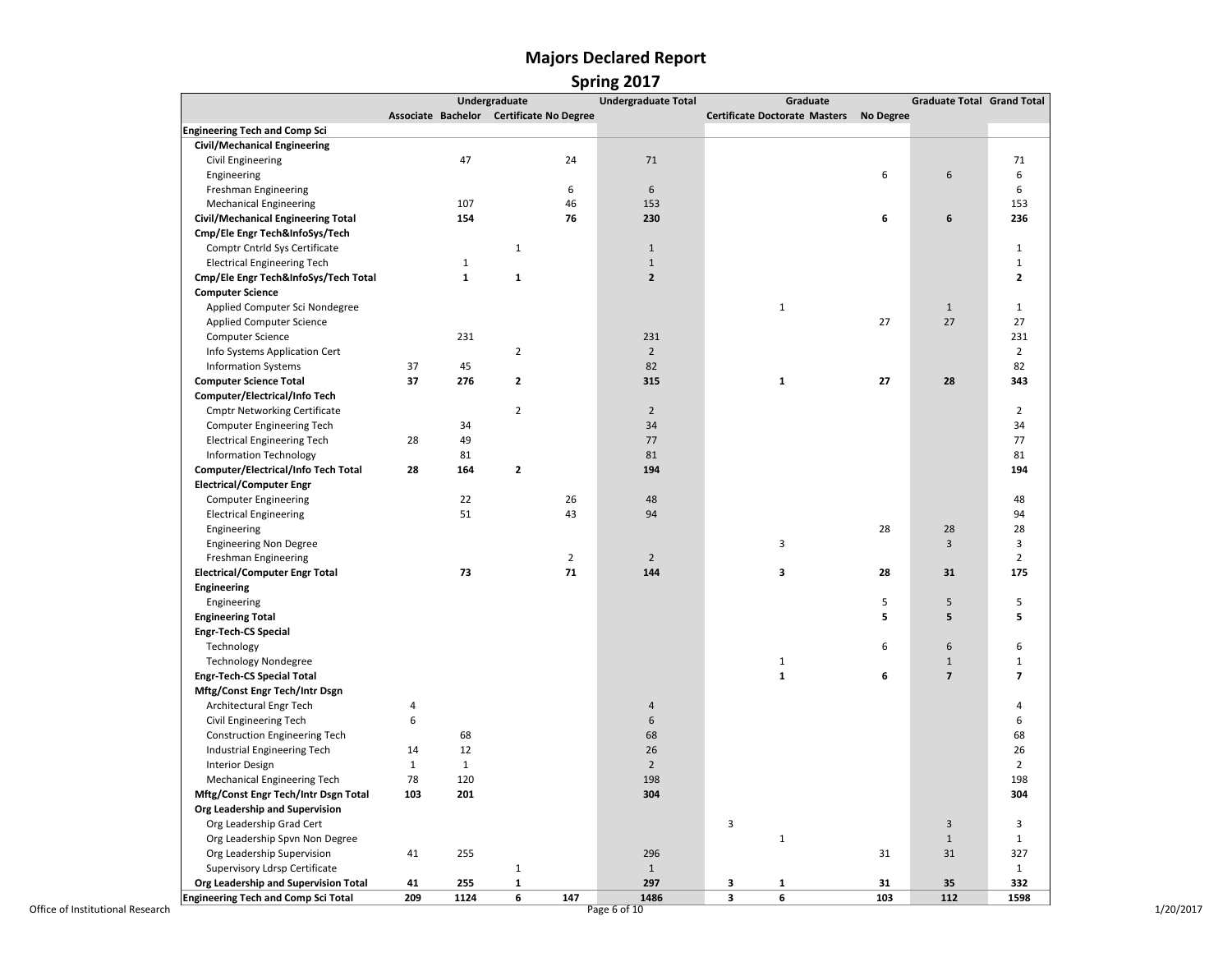|                                           |    |     | Undergraduate                            |     | <b>Undergraduate Total</b> | Graduate                             |           | <b>Graduate Total Grand Total</b> |                |
|-------------------------------------------|----|-----|------------------------------------------|-----|----------------------------|--------------------------------------|-----------|-----------------------------------|----------------|
|                                           |    |     | Associate Bachelor Certificate No Degree |     |                            | <b>Certificate Doctorate Masters</b> | No Degree |                                   |                |
| <b>Health and Human Services</b>          |    |     |                                          |     |                            |                                      |           |                                   |                |
| <b>Dental Education</b>                   |    |     |                                          |     |                            |                                      |           |                                   |                |
| <b>Dental Assisting Certificate</b>       |    |     | 13                                       | 15  | 28                         |                                      |           |                                   | 28             |
| Dental Hygiene                            |    | 69  |                                          | 53  | 122                        |                                      |           |                                   | 122            |
| Dental Lab Technology                     | 36 |     |                                          |     | 36                         |                                      |           |                                   | 36             |
| <b>Dental Technology</b>                  |    | 1   |                                          | 11  | 12                         |                                      |           |                                   | 12             |
| <b>Dental Education Total</b>             | 36 | 70  | 13                                       | 79  | 198                        |                                      |           |                                   | 198            |
| <b>Health Sciences</b>                    |    |     |                                          |     |                            |                                      |           |                                   |                |
| Undecided                                 |    |     |                                          | 5   | 5                          |                                      |           |                                   | 5              |
| <b>Health Sciences Total</b>              |    |     |                                          | 5   | 5                          |                                      |           |                                   | 5              |
| <b>Hospitality and Tourism Mgmt</b>       |    |     |                                          |     |                            |                                      |           |                                   |                |
| <b>Hospitality Management</b>             |    | 45  |                                          | 27  | 72                         |                                      |           |                                   | 72             |
| <b>Hospitality and Tourism Mgmt Total</b> |    | 45  |                                          | 27  | 72                         |                                      |           |                                   | 72             |
| <b>Human Services</b>                     |    |     |                                          |     |                            |                                      |           |                                   |                |
| <b>Human Services</b>                     |    | 138 |                                          | 91  | 229                        |                                      |           |                                   | 229            |
| <b>Human Services Total</b>               |    | 138 |                                          | 91  | 229                        |                                      |           |                                   | 229            |
| Med Imaging and Radiologic Sci            |    |     |                                          |     |                            |                                      |           |                                   |                |
| <b>Medical Imaging</b>                    |    | 27  |                                          | 43  | 70                         |                                      |           |                                   | 70             |
| Radiography                               | 19 |     |                                          |     | 19                         |                                      |           |                                   | 19             |
| Med Imaging and Radiologic Sci Total      | 19 | 27  |                                          | 43  | 89                         |                                      |           |                                   | 89             |
| <b>Nursing</b>                            |    |     |                                          |     |                            |                                      |           |                                   |                |
| <b>Nursing</b>                            |    | 448 |                                          | 255 | 703                        |                                      | 71        | 71                                | 774            |
| <b>Nursing Non Degree</b>                 |    |     |                                          |     |                            | $\mathbf{1}$                         |           | $\mathbf{1}$                      | $\mathbf{1}$   |
| <b>Nursing Practice</b>                   |    |     |                                          |     |                            | 2                                    |           | $\overline{2}$                    | $\overline{2}$ |
| <b>Nursing Total</b>                      |    | 448 |                                          | 255 | 703                        | $\mathbf{z}$<br>1                    | 71        | 74                                | 777            |
| <b>Health and Human Services Total</b>    | 55 | 728 | 13                                       | 500 | 1296                       | $\overline{2}$<br>1                  | 71        | 74                                | 1370           |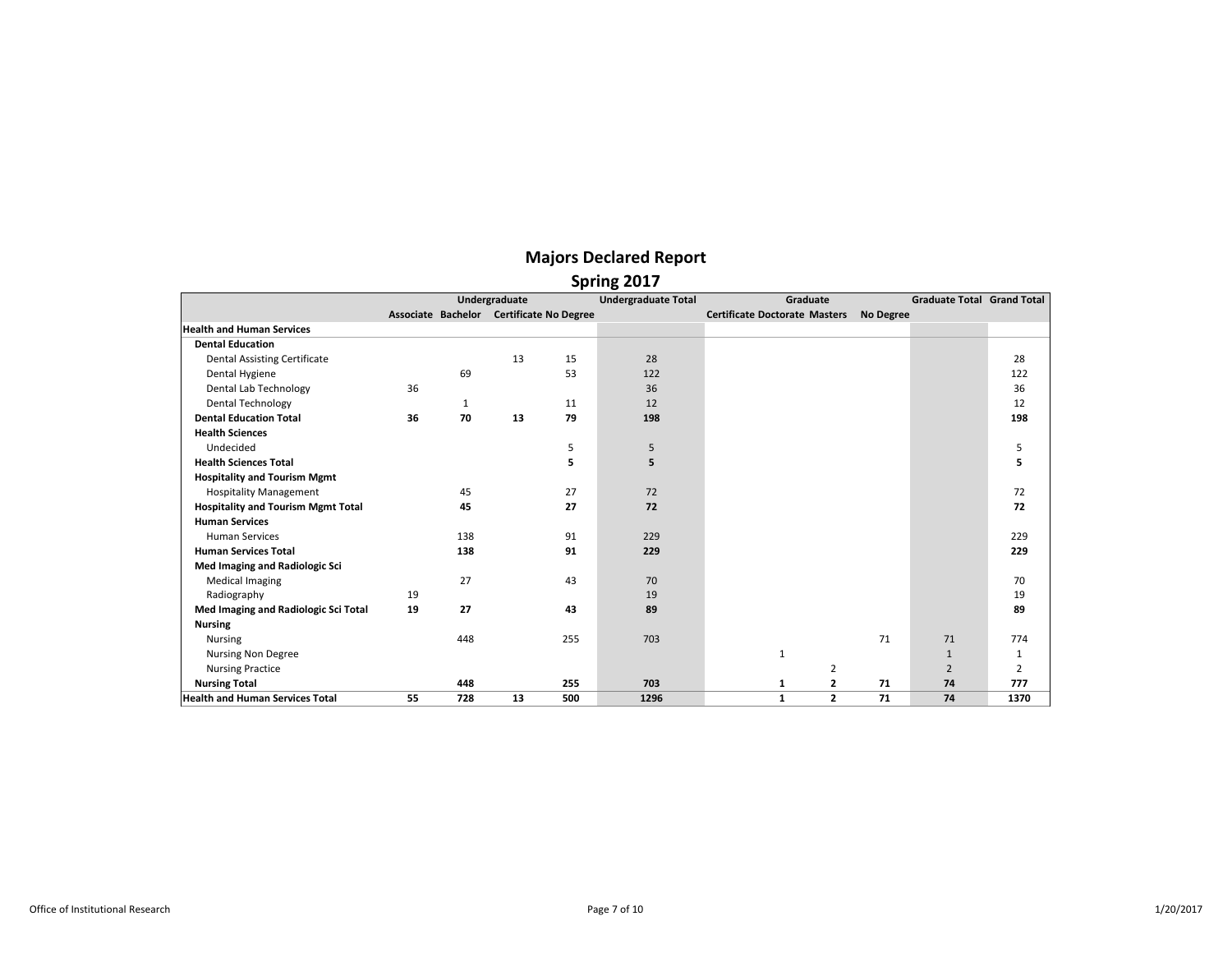|                            |   | Undergraduate                            | <b>Undergraduate Total</b> | Graduate                                | Graduate Total Grand Total |    |
|----------------------------|---|------------------------------------------|----------------------------|-----------------------------------------|----------------------------|----|
|                            |   | Associate Bachelor Certificate No Degree |                            | Certificate Doctorate Masters No Degree |                            |    |
| <b>Labor Studies</b>       |   |                                          |                            |                                         |                            |    |
| <b>Labor Studies</b>       |   |                                          |                            |                                         |                            |    |
| Labor Studies              |   |                                          | 11                         |                                         |                            | 11 |
| Labor Studies Certificate  |   |                                          |                            |                                         |                            |    |
| <b>Labor Studies Total</b> | 4 |                                          | 12                         |                                         |                            | 12 |
| Labor Studies Total        |   |                                          | 12                         |                                         |                            | 12 |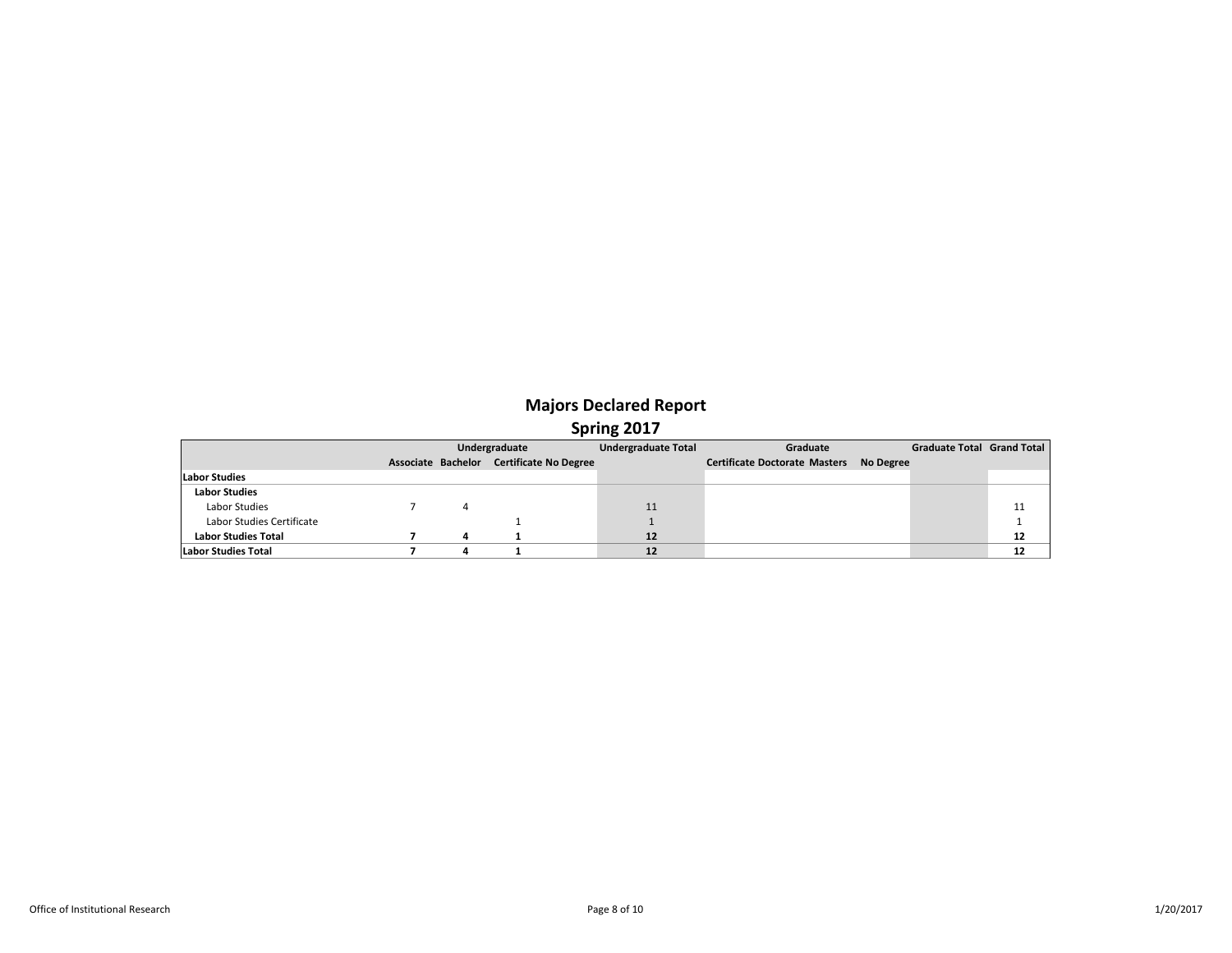|                                                | Spring 2017                              |                            |                                      |                  |                            |              |  |  |  |  |  |  |
|------------------------------------------------|------------------------------------------|----------------------------|--------------------------------------|------------------|----------------------------|--------------|--|--|--|--|--|--|
|                                                | Undergraduate                            | <b>Undergraduate Total</b> | Graduate                             |                  | Graduate Total Grand Total |              |  |  |  |  |  |  |
|                                                | Associate Bachelor Certificate No Degree |                            | <b>Certificate Doctorate Masters</b> | <b>No Degree</b> |                            |              |  |  |  |  |  |  |
| <b>Unit of Affiliated Programs</b>             |                                          |                            |                                      |                  |                            |              |  |  |  |  |  |  |
| <b>Collegiate Connection</b>                   |                                          |                            |                                      |                  |                            |              |  |  |  |  |  |  |
| High School Student Non Degree                 | 3063                                     | 3063                       |                                      |                  |                            | 3063         |  |  |  |  |  |  |
| <b>Collegiate Connection Total</b>             | 3063                                     | 3063                       |                                      |                  |                            | 3063         |  |  |  |  |  |  |
| <b>Mastodon Advising Center</b>                |                                          |                            |                                      |                  |                            |              |  |  |  |  |  |  |
| Business and Leadership Pathwy                 | $\mathbf{1}$                             | $\mathbf{1}$               |                                      |                  |                            | 1            |  |  |  |  |  |  |
| Conditional/Exploring                          | 17                                       | 17                         |                                      |                  |                            | 17           |  |  |  |  |  |  |
| <b>Education Pathway</b>                       | $\mathbf{1}$                             | 1                          |                                      |                  |                            | $\mathbf{1}$ |  |  |  |  |  |  |
| Engl As A Second Language                      | 3                                        | $\overline{3}$             |                                      |                  |                            | 3            |  |  |  |  |  |  |
| Non Degree No Option                           | 36                                       | 36                         |                                      |                  |                            | 36           |  |  |  |  |  |  |
| Undecided                                      | 63                                       | 63                         |                                      |                  |                            | 63           |  |  |  |  |  |  |
| <b>Visiting Regional Campus Trans</b>          | 4                                        | $\overline{4}$             |                                      |                  |                            | 4            |  |  |  |  |  |  |
| Visual and Perform Arts Pathwy                 | 1                                        | $\mathbf{1}$               |                                      |                  |                            | $\mathbf{1}$ |  |  |  |  |  |  |
| <b>Mastodon Advising Center Total</b>          | 126                                      | 126                        |                                      |                  |                            | 126          |  |  |  |  |  |  |
| <b>Student Success &amp; Transitions</b>       |                                          |                            |                                      |                  |                            |              |  |  |  |  |  |  |
| Allied Health Sciences Pathway                 | 72                                       | 72                         |                                      |                  |                            | 72           |  |  |  |  |  |  |
| Business and Leadership Pathwy                 | 70                                       | 70                         |                                      |                  |                            | 70           |  |  |  |  |  |  |
| <b>Education Pathway</b>                       | 30                                       | 30 <sup>2</sup>            |                                      |                  |                            | 30           |  |  |  |  |  |  |
| Engineering and Sci Pathway                    | 95                                       | 95                         |                                      |                  |                            | 95           |  |  |  |  |  |  |
| Non Degree No Option                           | 53                                       | 53                         |                                      |                  |                            | 53           |  |  |  |  |  |  |
| Polytechnic Pathway                            | 13                                       | 13                         |                                      |                  |                            | 13           |  |  |  |  |  |  |
| Soc Sci and Humanities Pathway                 | 76                                       | 76                         |                                      |                  |                            | 76           |  |  |  |  |  |  |
| Undecided                                      | $\mathbf{1}$                             | $\mathbf{1}$               |                                      |                  |                            | 1            |  |  |  |  |  |  |
| <b>Visiting Regional Campus Trans</b>          | 17                                       | 17                         |                                      |                  |                            | 17           |  |  |  |  |  |  |
| Visual and Perform Arts Pathwy                 | 22                                       | 22                         |                                      |                  |                            | 22           |  |  |  |  |  |  |
| <b>Student Success &amp; Transitions Total</b> | 449                                      | 449                        |                                      |                  |                            | 449          |  |  |  |  |  |  |
| Unit of Affiliated Programs Total              | 3638                                     | 3638                       |                                      |                  |                            | 3638         |  |  |  |  |  |  |